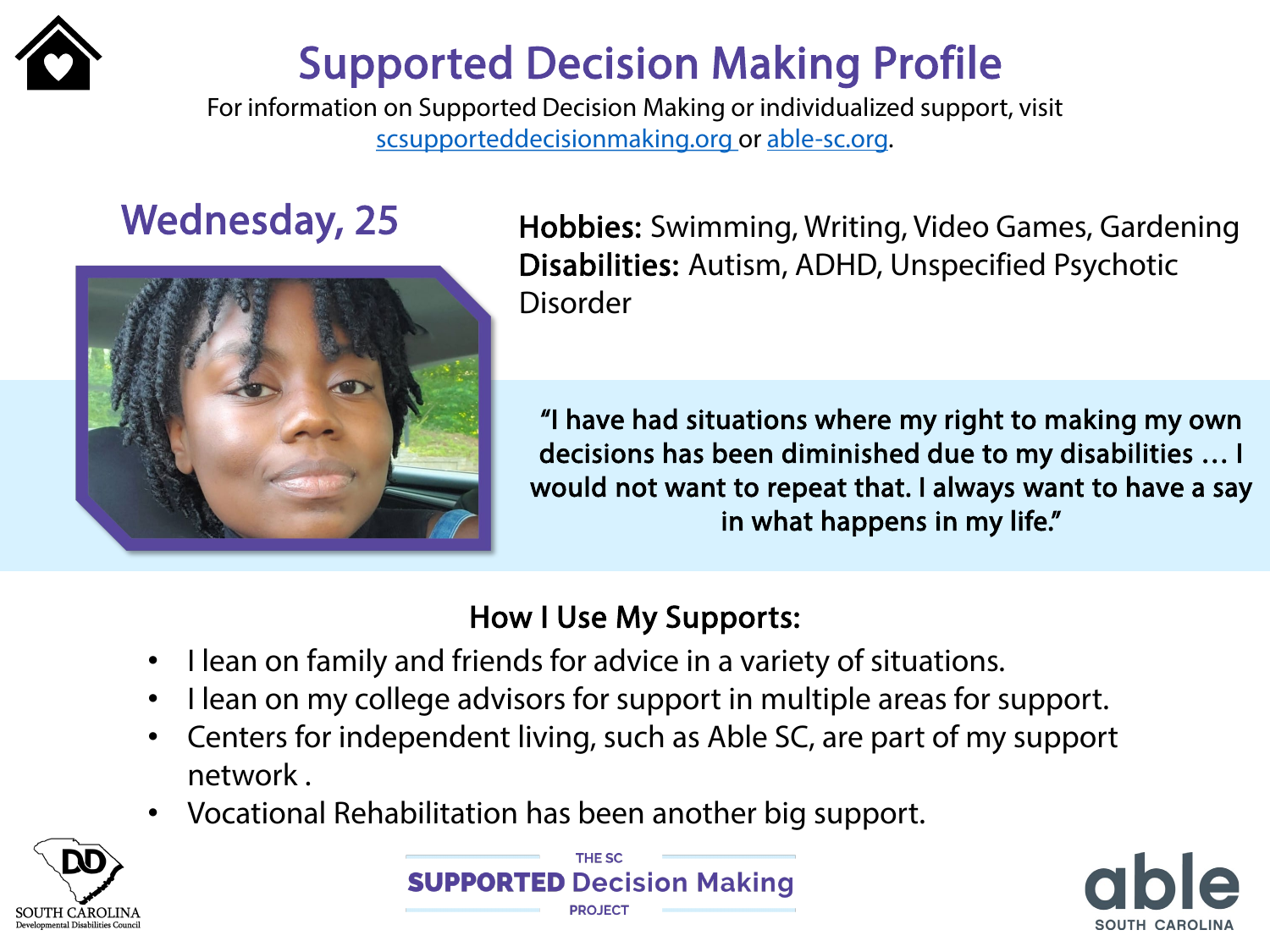

For information on Supported Decision Making or individualized support, visit [scsupporteddecisionmaking.org o](http://scsupporteddecisionmaking.org/)r [able-sc.org.](https://www.able-sc.org/)



Wednesday, 25 Hobbies: Swimming, Writing, Video Games, Gardening Disabilities: Autism, ADHD, Unspecified Psychotic Disorder

> "I am new to making big financial decisions. It is really helpful to have input from more experienced people when making financial decisions."

### How I Use My Supports:

I lean on family and friends when making important financial decisions.





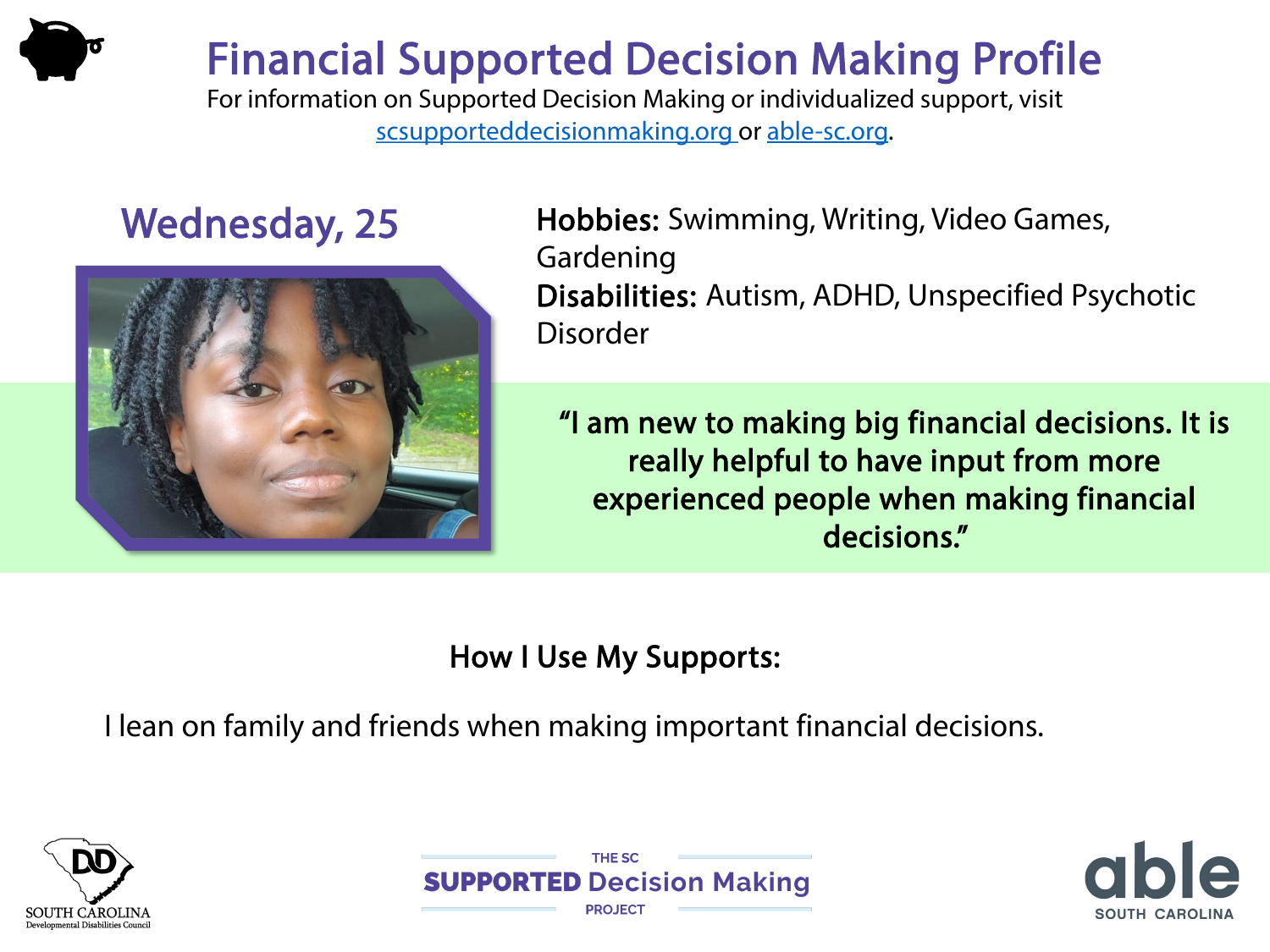

## Healthcare Supported Decision Making Profile

For information on Supported Decision Making or individualized support, visit [scsupporteddecisionmaking.org o](http://scsupporteddecisionmaking.org/)r [able-sc.org.](https://www.able-sc.org/)



Wednesday, 25 Hobbies: Swimming, Writing, Video Games, Gardening Disabilities: Autism, ADHD, Unspecified Psychotic Disorder

> "I recognize the impact my psychiatric disability has on my decision-making process, but that doesn't mean I shouldn't have meaningful input on what happens to me, even from a legal standpoint."

- I rely on people I know and trust to make my decisions for me.
- An important part of my medical decision team is getting inputs from doctors and nurses.





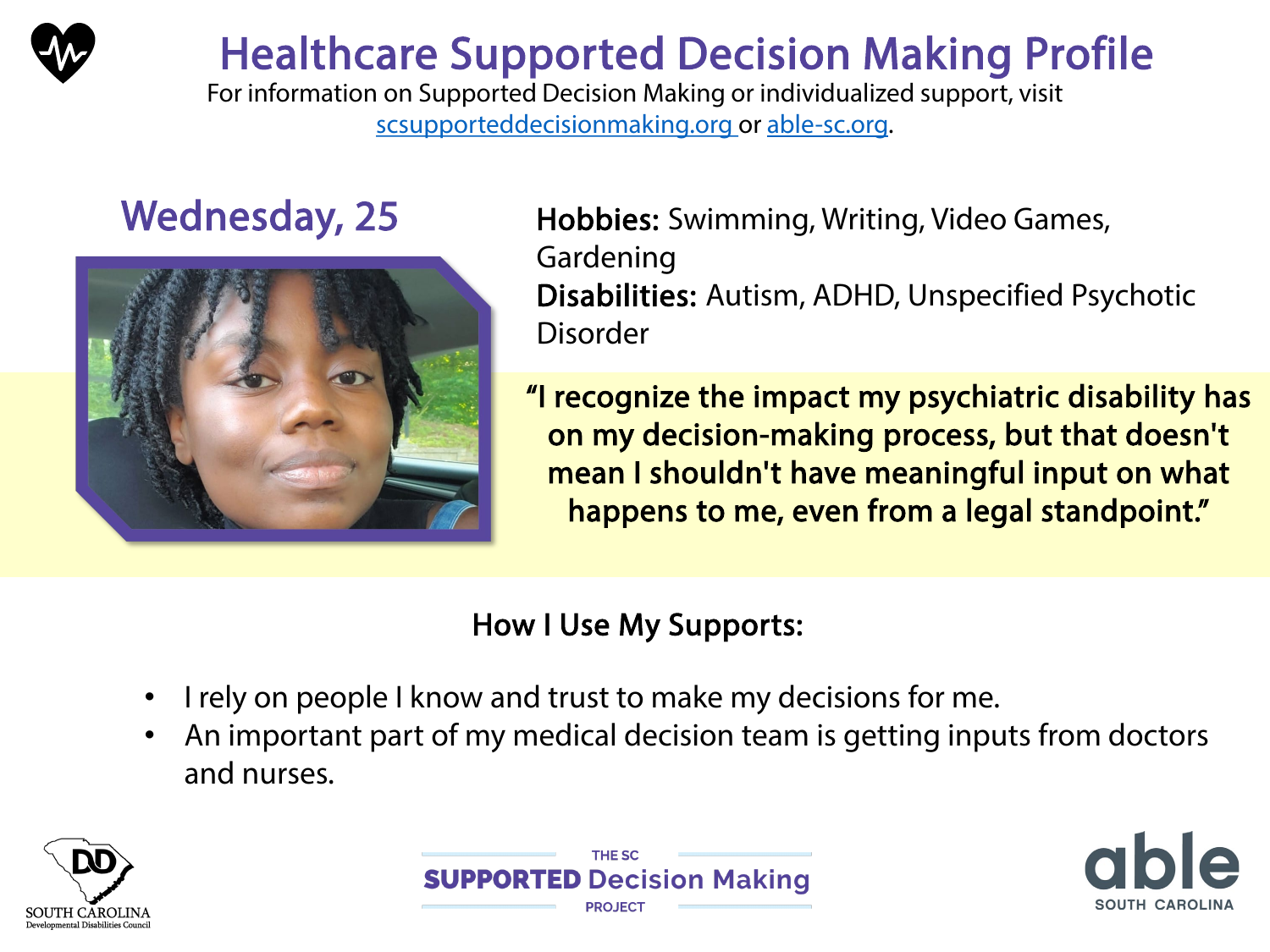## Education Supported Decision Making Profile

For information on Supported Decision Making or individualized support, visit [scsupporteddecisionmaking.org o](http://scsupporteddecisionmaking.org/)r [able-sc.org.](https://www.able-sc.org/)



Wednesday, 25 Hobbies: Swimming, Writing, Video Games, Gardening Disabilities: Autism, ADHD, Unspecified Psychotic Disorder

> "At college, I had a support person who was a graduate student. She helped me with college-related tasks and provided and referred me to resources. This support also helped me to make informed decisions and to advocate for myself."

- Family and friends were integral to helping me make good decisions at college.
- I worked with my professors to decide on which courses I should take so that I could be prepared for the career I wanted.





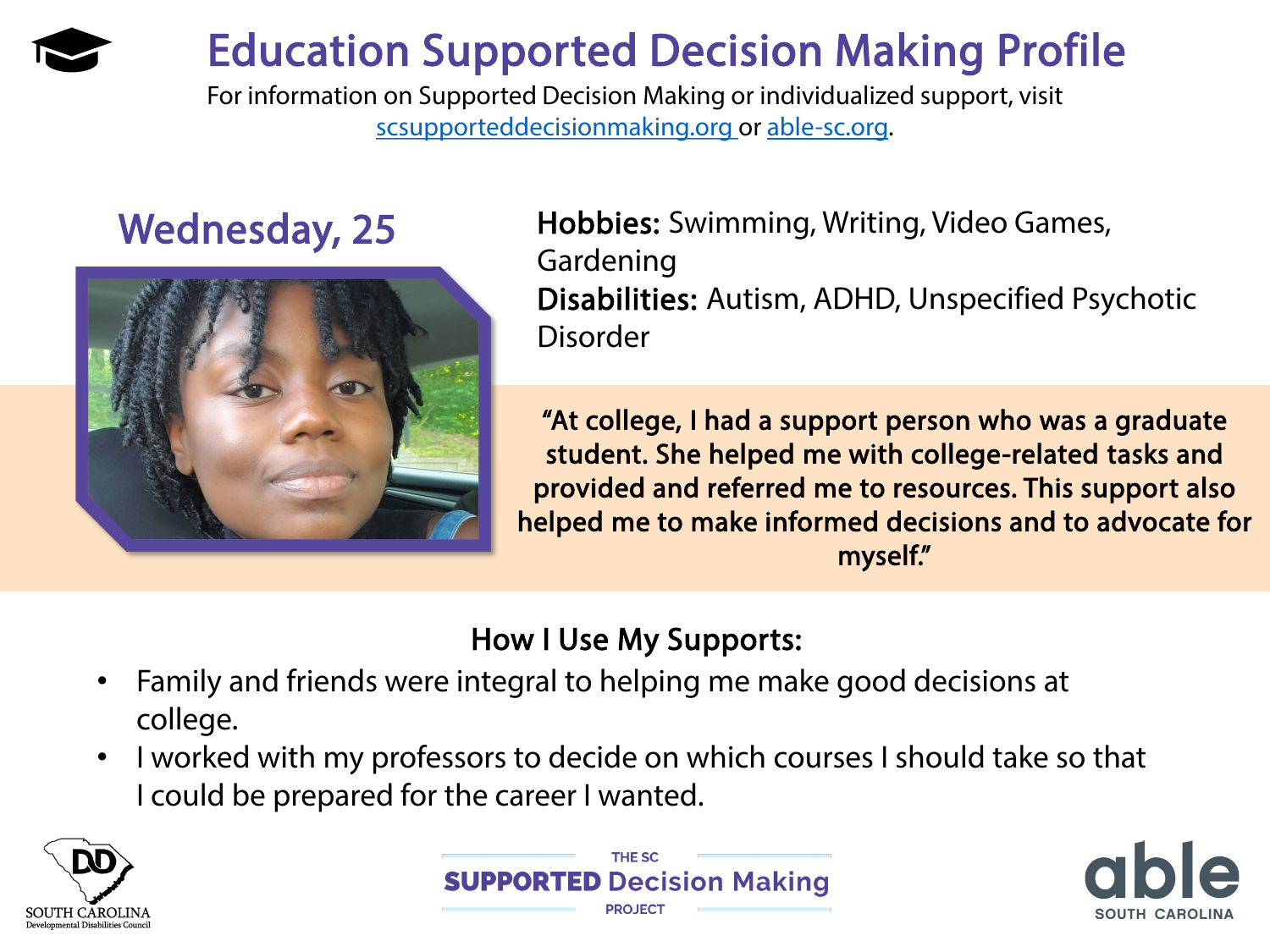

## Relationship & Friendship Supported Decision Making Profile

For information on Supported Decision Making or individualized support, visit [scsupporteddecisionmaking.org o](http://scsupporteddecisionmaking.org/)r [able-sc.org.](https://www.able-sc.org/)



Wednesday, 25 Hobbies: Swimming, Writing, Video Games, Gardening Disabilities: Autism, ADHD, Unspecified Psychotic Disorder

> "Sometimes being too close to a situation makes it hard to see warning signs of a toxic relationship. Getting a second, or third or fourth opinion can be helpful."

### How I Use My Supports:

- I get input from my friends on how I make my relationship decisions.
- It's good to have input on whether or not a person has a good impact on your life.

**THE SC** 

**SUPPORT** 

**ED** Decision Making



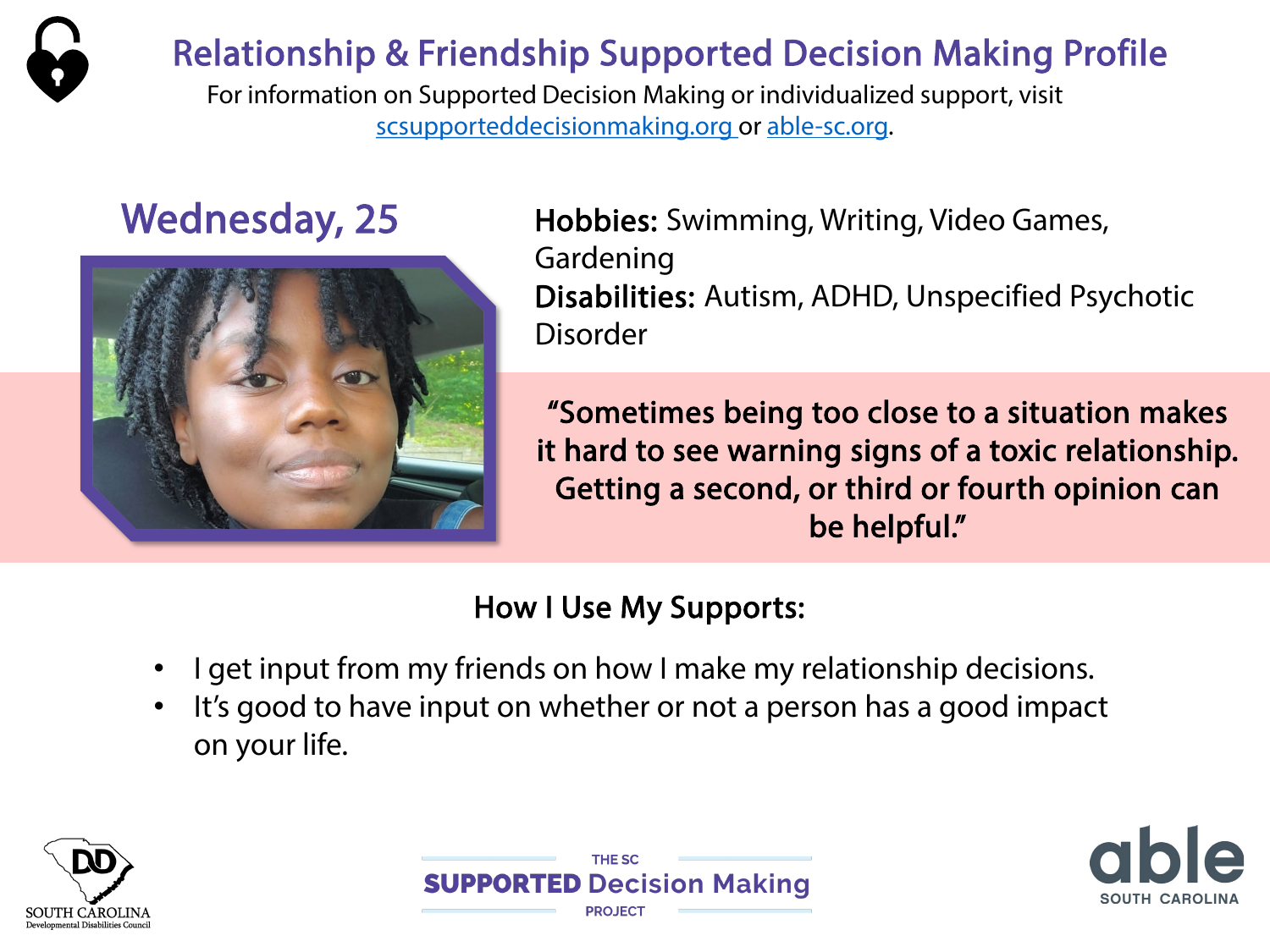# Employment Supported Decision Making Profile

For information on Supported Decision Making or individualized support, visit [scsupporteddecisionmaking.org o](http://scsupporteddecisionmaking.org/)r [able-sc.org.](https://www.able-sc.org/)



Wednesday, 25 Hobbies: Swimming, Writing, Video Games, Gardening Disabilities: Autism, ADHD, Unspecified Psychotic Disorder

> "I am new to making career decisions and value the perspective of those who have been working in my field, or a similar field, for a longer time than me."

- I use support from multiple places when making career decisions. Those places include family, friends, my college advisors, and Vocational Rehabilitation.
- Being new to career decisions means that I use more supports than I might use otherwise